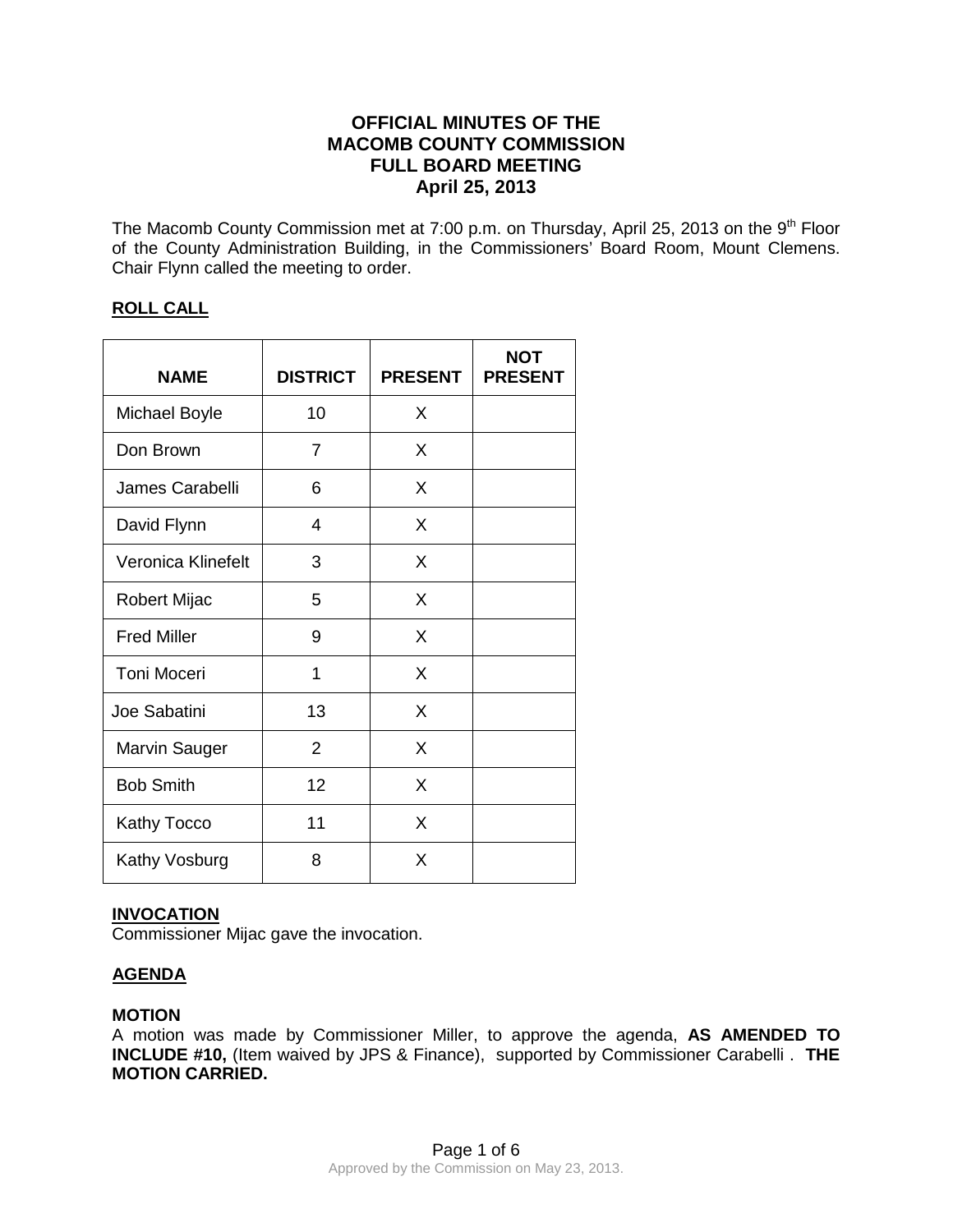### **MINUTES**

### **MOTION**

A motion was made by Commissioner Tocco, to approve the minutes dated March 28, 2013 (Full Board), April 11, 2013 (Special), supported by Commissioner Mijac. **THE MOTION CARRIED**.

### **PUBLIC PARTICIPATION**

None

### **CORRESPONDENCE FROM EXECUTIVE**

None

### **HEALTH & HUMAN SERVICES COMMITTEE MEETING - April 22, 2013**

The clerk read the recommendation from the Health & Human Services Committee and a motion was made by Chair Moceri, supported by Vice-Chair Boyle, to adopt the committee recommendation.

**R13-091** Adopt an Ordinance to prohibit smoking near entryways, exits, windows capable of being opened, and air intake systems at County facilities and to provide penalties; Further, a copy of this Board of Commissioners' action is directed to be delivered forthwith to the Office of the County Executive.

### **MOTION TO AMEND**

A motion was made by Commissioner Moceri, to approve the ordinance with the stipulation that the publication be delayed for 60 days with the expectation that the OCE would present on how to implement this ordinance, supported by Commissioner Miller. **THE MOTION TO AMEND CARRIED.** (Record NO vote for Sabatini)

**THE ORIGINAL MOTION AS AMENDED CARRIED.** (Record NO votes for Carabelli, Sabatini & Smith)

## **FINANCE COMMITTEE MEETING – April 24, 2013**

The clerk read the recommendations from the Finance Committee and a motion was made by Chair Miller, supported by Vice-Chair Moceri, to adopt the committee recommendations.

- **R13-092** Authorize the County Clerk/Register of Deeds to rehire retired Deputy Register of Deeds Betty Oleksik for up to 45 working days to aid in the transition of staff to the new location due to the fire in the County Building; Further, a copy of this Board of Commissioners' action is directed to be delivered forthwith to the Office of the County Executive.
- **R13-093** Approve a revision to the previously approved (2-27-13) resolution regarding the rehiring of the retired Equalization Manager until such time that the vacant fulltime budgeted position is filled and the new person is properly trained, for a period not to exceed 180 days, per County Charter Section 10.6.2; Further, a copy of this Board of Commissioners' action is directed to be delivered forthwith to the Office of the County Executive.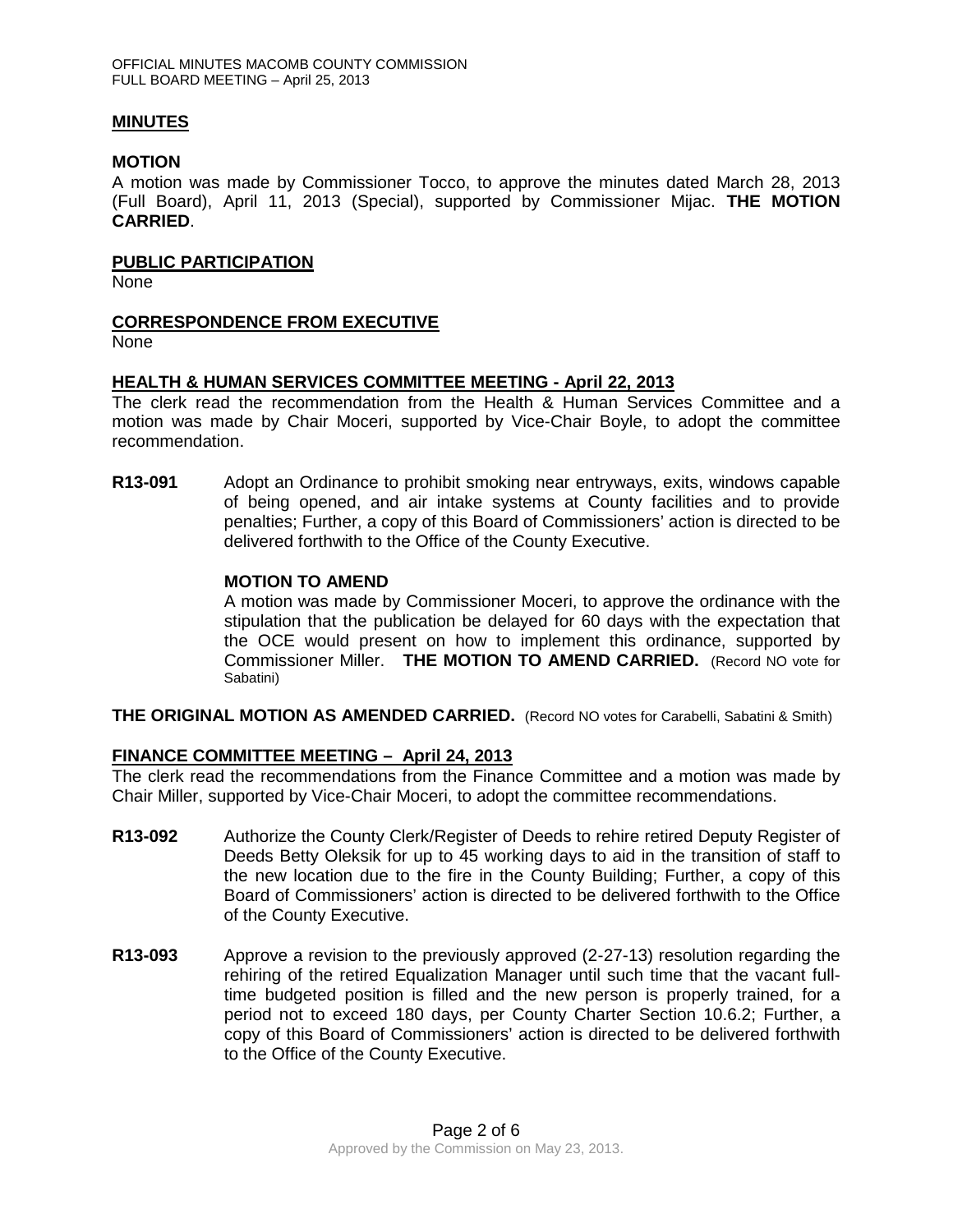- **R13-094** Approve the amendment and submittal of the 2011 Macomb HOME Consortium Consolidated Plan to reflect the allocation of previously approved funds totaling \$1,314,848 to identified projects; Further, a copy of this Board of Commissioners' action is directed to be delivered forthwith to the Office of the County Executive.
- **R13-095** Approve an increase in budgeted revenues and expenditures in the 2012/2013 Macomb County Community Services Agency's The Emergency Food Assistance Program (TEFA) Fund in the amount of \$78,900, bringing the total grant amount to \$159,090; Further, this budget action addresses budgetary issues only. It does not constitute the Commission's approval of any County contract. If a contract requires Commission approval under the County's Contracting Policy or the County's Procurement Ordinance, such approval must be sought separately; Further, a copy of this Board of Commissioners' action is directed to be delivered forthwith to the Office of the County Executive.
- **R13-096** Approve an increase in budgeted revenues and expenditures in the 2012/2013 Macomb County Community Services Agency's Michigan Public Service Commission/Energy Assistance Program (EAP) Fund in the amount of \$52,187, bringing the total grant amount to \$129,851; Further, this budget action addresses budgetary issues only. It does not constitute the Commission's approval of any County contract. If a contract requires Commission approval under the County's Contracting Policy or the County's Procurement Ordinance, such approval must be sought separately; Further, a copy of this Board of Commissioners' action is directed to be delivered forthwith to the Office of the County Executive.
- **R13-097** Approve an increase in budgeted revenues and expenditures for the 2012/2013 Health Department's Health Grant Fund to accommodate the end date extension for GLRI – Beach Modeling and GLRI – Rapid Water Testing Programs in the aggregate amount of \$70,461.12; Further, this budget action addresses budgetary issues only. It does not constitute the Commission's approval of any County contract. If a contract requires Commission approval under the County's Contracting Policy or the County's Procurement Ordinance, such approval must be sought separately; Further, a copy of this Board of Commissioners' action is directed to be delivered forthwith to the Office of the County Executive.
- **R13-098** Approve the 2013 Equalization Report recommendation as submitted by the Equalization Department; Further, a copy of this Board of Commissioners' action is directed to be delivered forthwith to the Office of the County Executive.

## **THE MOTION CARRIED.**

#### **ITEM WAIVED BY JPS & FINANCE COMMITTEE CHAIRS**

#### **MOTION**

**R12-099** A motion was made by Commissioner Vosburg, to approve a contract amendment to increase the amount to be paid for professional services to Sound Counseling, P.C. in the amount of \$48,200. Further, a copy of this Board of Commissioners' action is directed to be delivered forthwith to the Office of the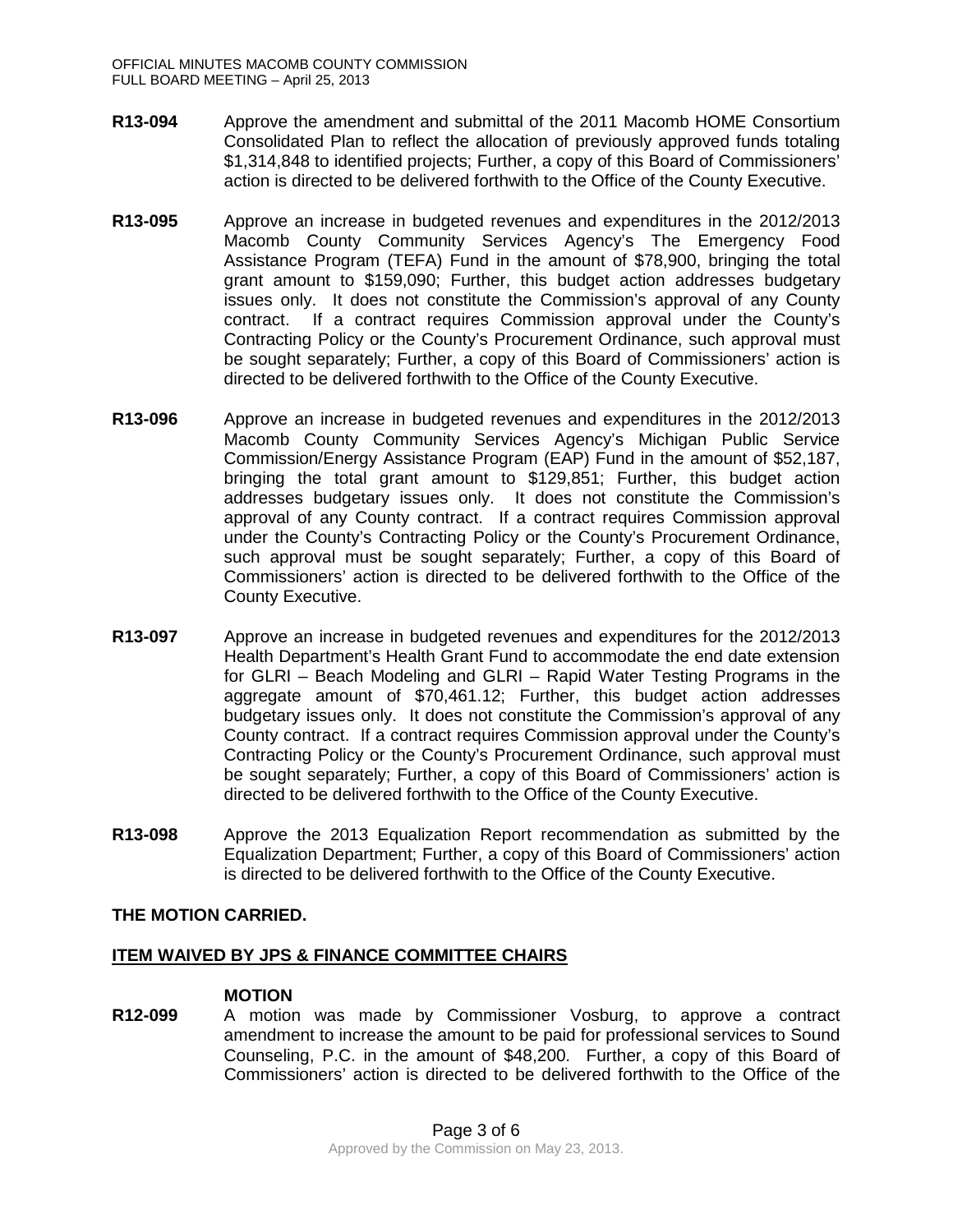County Executive, supported by Commissioner Carabelli. **THE MOTION CARRIED.**

### **BOARD CHAIR REPORT**

Chair Flynn read the board chair report.

## **RESOLUTIONS**

#### **MOTION**

A motion was made by Commissioner Miller, to adopt the following Resolutions in their entirety, supported by Commissioner Sauger.

- **R13-101** Supporting House Joint Resolution L (2013) and House Joint Resolution M (2013) ensuring In-State tuition rates for all honorably discharged Veterans, Reservists and Active Duty Service Members (offered by Moceri; recommended by Health & Human Services Committee on 04/22/13)
- **R13-102** Supporting Clean Water Fund and its commitment to Lake St. Clair and the Clinton River Watershed (offered by Moceri; recommended by Health & Human Services Committee on 04/22/13)
- **R13-103** Supporting the goals of Michigan's Integrated Care Pilot Program (offered by Moceri; recommended by Health & Human Services Committee on 04/22/13)

### **THE MOTION CARRIED.**

## **PROCLAMATIONS**

#### **MOTION**

A motion was made by Commissioner Vosburg, to adopt the following Proclamations in their entirety, supported by Commissioner Miller.

- **R13-104** Memorial for Bobby Hill (offered by Miller; recommended by Finance Committee on 04/24/13)
- **R13-105** Commending Tom Wing Chosen 2013 Lutheran Layman of the Year (offered by Klinefelt; recommended by Finance Committee on 04/24/13; Proc. #13-15)
- **R13-106** Commending Zuccaro's Holiday House 40th Anniversary (offered by Sabatini and Vosburg; recommended by Finance Committee on 04/24/13; Proc. #13-16)
- **R13-107** Commending Betty Oleksik Retirement from Register of Deeds (offered by Flynn; Proc. #13-17)

**THE MOTION CARRIED.**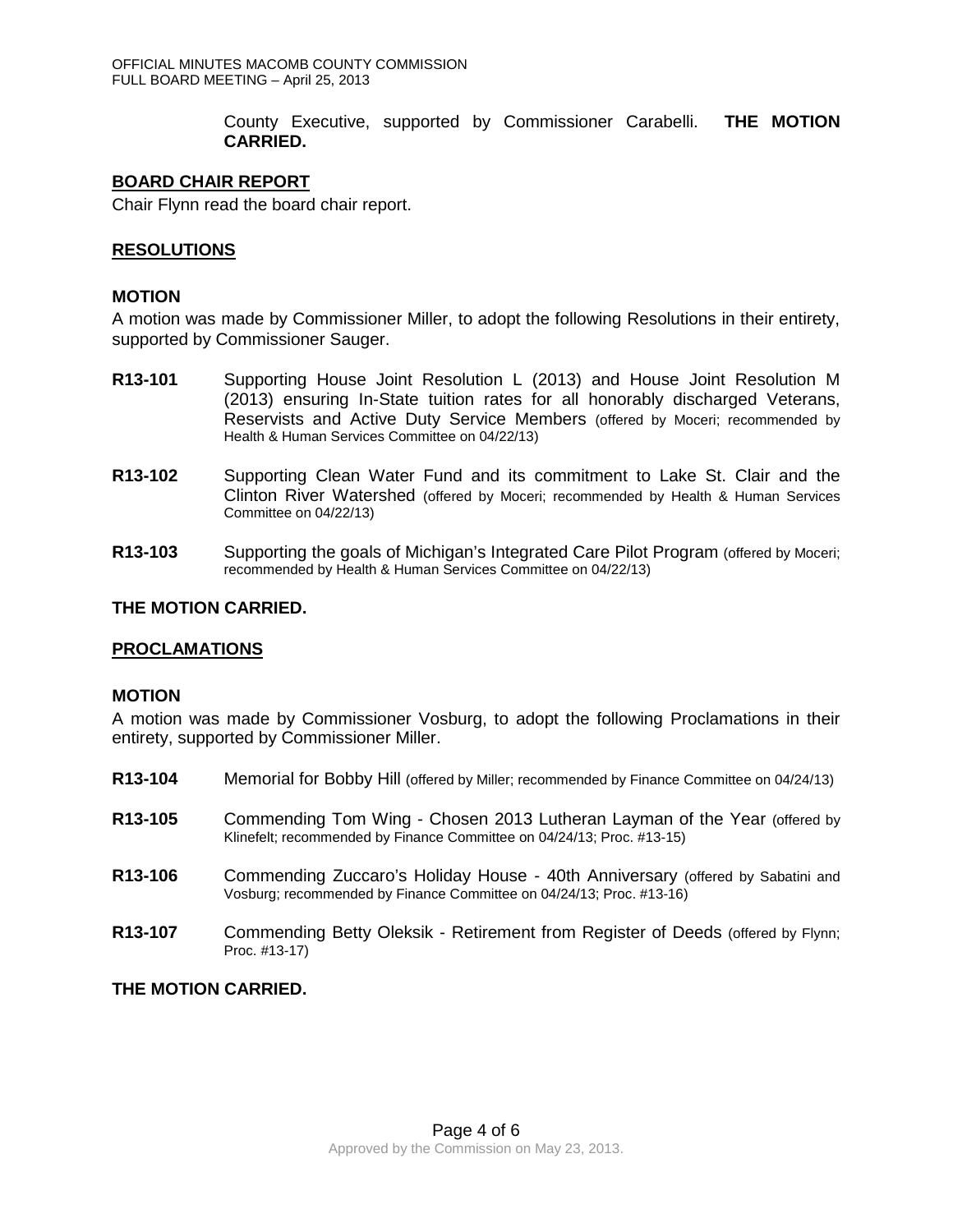### **NEW BUSINESS**

Commissioner Tocco spoke about CMH Board election of officers. They are as follows: Lou Burdi, Chair, Jan Wilson, Vice-Chair and Joan Flynn, Secretary. Also, members of the Veterans Services Board are consistently at meetings and that is very much appreciated.

Commissioner Sauger inquired about students in the audience. They are from South Lake High School in St. Clair Shores and working on a class project to watch the Commission to see how things are done.

Chair Flynn spoke about a presentation to Bobby Hill's family which will be held next month. Also, a Proclamation will be presented to Judge David Viviano on his appointment to the Supreme Court.

#### **PUBLIC PARTICIPATION**

None

## **ROLL CALL**

| <b>NAME</b>          | <b>DISTRICT</b> | <b>PRESENT</b> | <b>NOT</b><br><b>PRESENT</b> |
|----------------------|-----------------|----------------|------------------------------|
| Michael Boyle        | 10              | X              |                              |
| Don Brown            | $\overline{7}$  | X              |                              |
| James Carabelli      | 6               | X              |                              |
| David Flynn          | 4               | X              |                              |
| Veronica Klinefelt   | 3               | X              |                              |
| Robert Mijac         | 5               | X              |                              |
| <b>Fred Miller</b>   | 9               | X              |                              |
| <b>Toni Moceri</b>   | 1               | X              |                              |
| Joe Sabatini         | 13              | X              |                              |
| <b>Marvin Sauger</b> | $\overline{2}$  | X              |                              |
| <b>Bob Smith</b>     | 12              | X              |                              |
| Kathy Tocco          | 11              | X              |                              |
| Kathy Vosburg        | 8               | X              |                              |